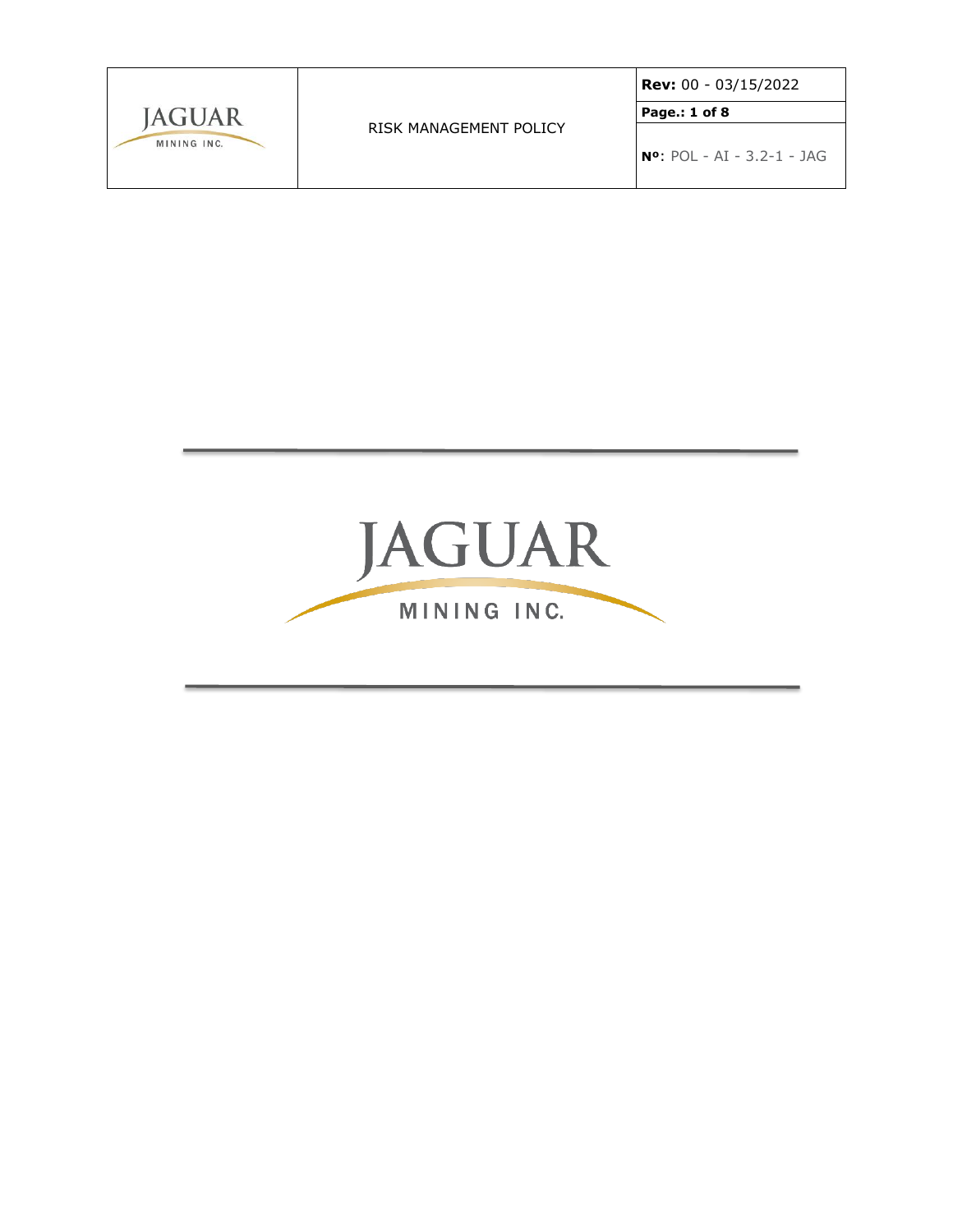

# **Summary**

| 2 <sub>1</sub> |  |
|----------------|--|
| 3.             |  |
| 4.             |  |
| 5.             |  |
|                |  |
|                |  |
|                |  |
|                |  |
|                |  |
| 6.             |  |
| i.             |  |
| ii.            |  |
| iii.           |  |
| iv.            |  |
| 7 <sub>1</sub> |  |
| 8.             |  |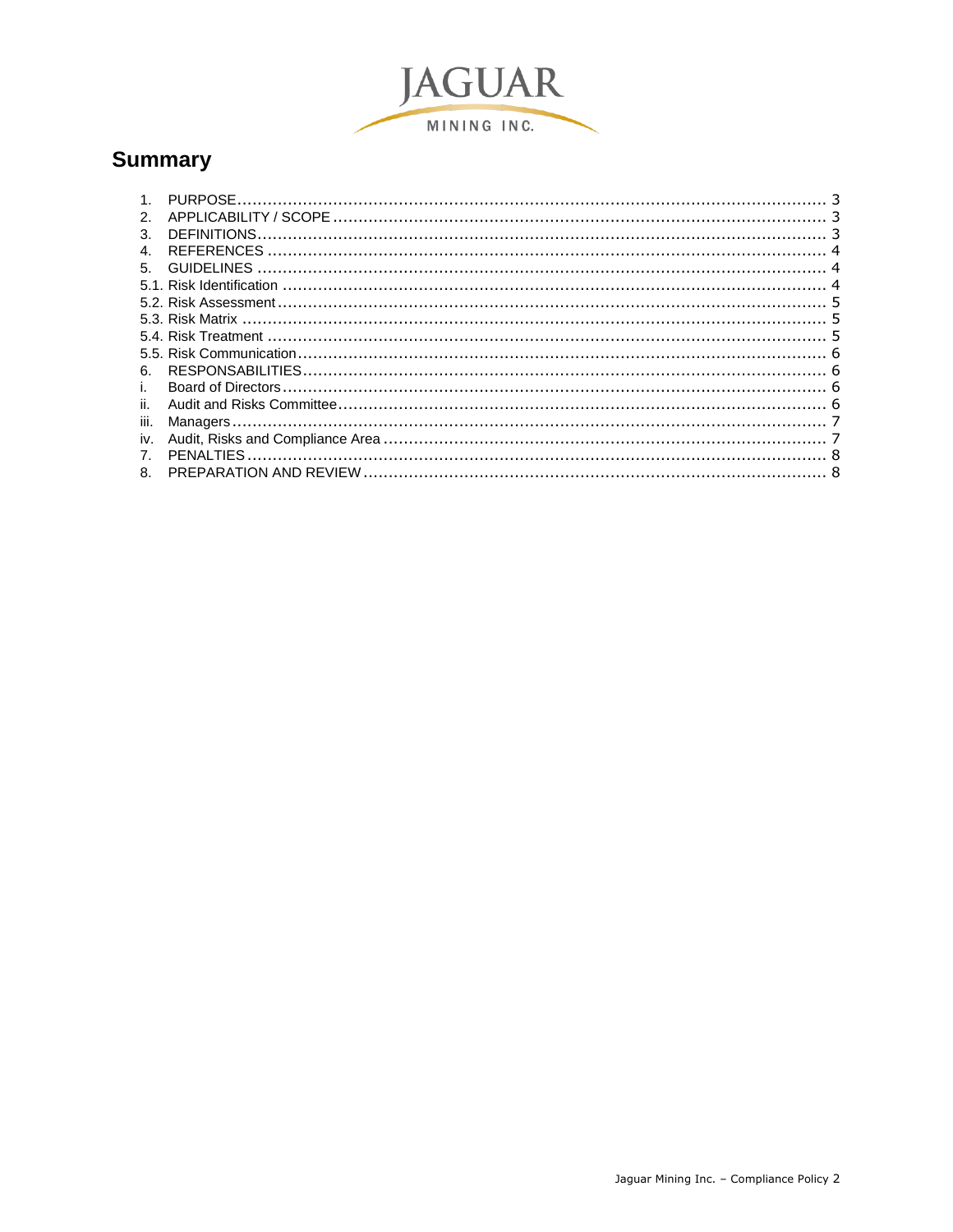

# **Risk Management Policy**

# <span id="page-2-0"></span>**1. PURPOSE**

The purpose of this policy is to provide guidance of Jaguar's Risk Management since identifying, evaluating, treating, reporting and monitoring Jaguar's risks. Also, guide risk management methodology, in addition to strengthening a risk management culture.

## <span id="page-2-1"></span>**2. APPLICABILITY / SCOPE**

This policy applies to all company and its guidelines must be observed and serve as a source of permanent consultation to implement and / or define risk and opportunity management strategies.

## <span id="page-2-2"></span>**3. DEFINITIONS**

**Inherent risk or Current Value at Risk (CVAR):** the classification of probability and impact for a given risk from an industry perspective, without considering the specific processes, activities or controls of the company that were designed and implemented to specifically manage or mitigate the risk.

**Impact:** the extent to which the risk, if realized, would affect the organization. Factors that may help define the impact rating may include financial effect, damage to assets, reputation impacts, ability to achieve key objectives, etc.

Likelihood: the likelihood of a risk occurring over a predefined period. In most cases, this is defined in one year, but it can be adjusted to be in line with the company's planning. In some cases, the frequency of the occurrence can also be considered.

**Risk:** A risk is any event or circumstance that could affect the achievement of business objectives. Risk is defined in terms of the likelihood of occurrence, and impact in the event that it occurs.

**Risk management and control activities:** Risk management and control activities include initiatives, policies, processes and procedures, physical restrictions, guidelines, rules, etc. There are two types of activities: a) preventive - whose purpose it is to prevent, reduce or mitigate risks within the business, area, project, etc., b) detective - whose purpose it is to identify and trigger a desired response to risks once they have occurred within the business, area, project, etc.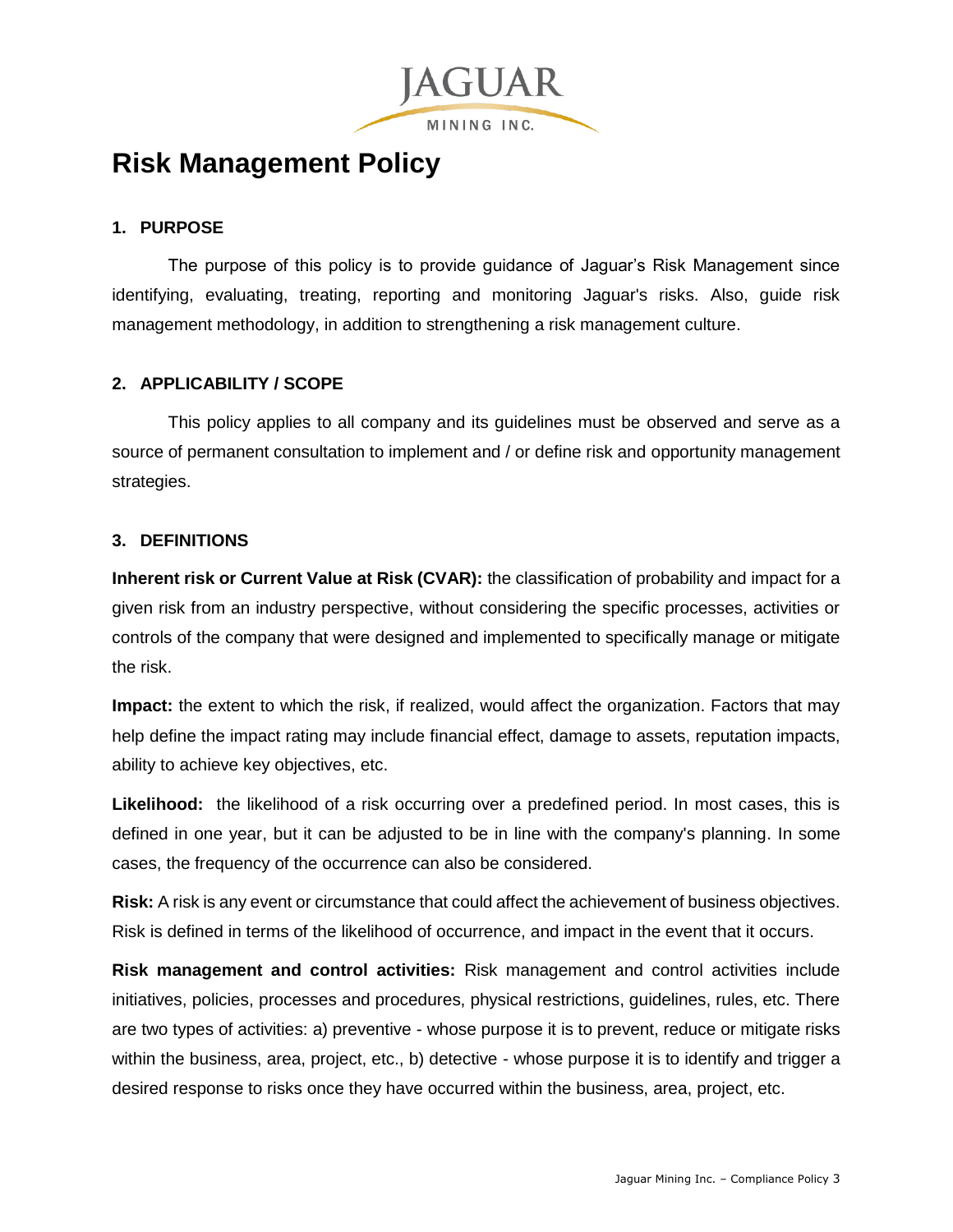

**Risk Matrix:** Tool that indicates, graphically, what are the risks considering the likelihood and impact vectors.

**Residual risk or Target Value at Risk (TVAR):** the likelihood and impact rating for a risk determined after the consideration of the company's specific processes, activities or controls that have been designed and implemented to specifically manage or mitigate the risk.

#### <span id="page-3-0"></span>**4. REFERENCES**

• Code of Conduct and Ethics.

#### <span id="page-3-1"></span>**5. GUIDELINES**

The guidelines of this policy define and characterize Jaguar's Risk Management process. In order to have good risk management and control, it is essential that risks are quantified and qualified. By doing this, it is possible to eliminate or reduce possible financial losses.

The risks are classified into four distinct groups below:

- **Strategic:** events that are related to senior management decision-making and can generate substantial loss in the organization's economic value.
- **Operational:** events that may compromise the company's activities, usually associated with failures, deficiencies or inadequacies of internal processes, people and systems, or external events.
- **Financial:** events that may compromise the company's ability to count on the budget and financial resources necessary to carry out its activities, or events that may compromise its own budget execution.
- **Compliance:** events related to corruption, fraud, irregularities, legal and / or ethical and conduct deviations that may compromise the values and standards established by Jaguar and the achievement of its objectives.

#### <span id="page-3-2"></span>**5.1. Risk Identification**

The risks that can affect the company's goals are identified through rounds of discussions with the Board, Managers and designated persons, in addition to benchmarking on related materials.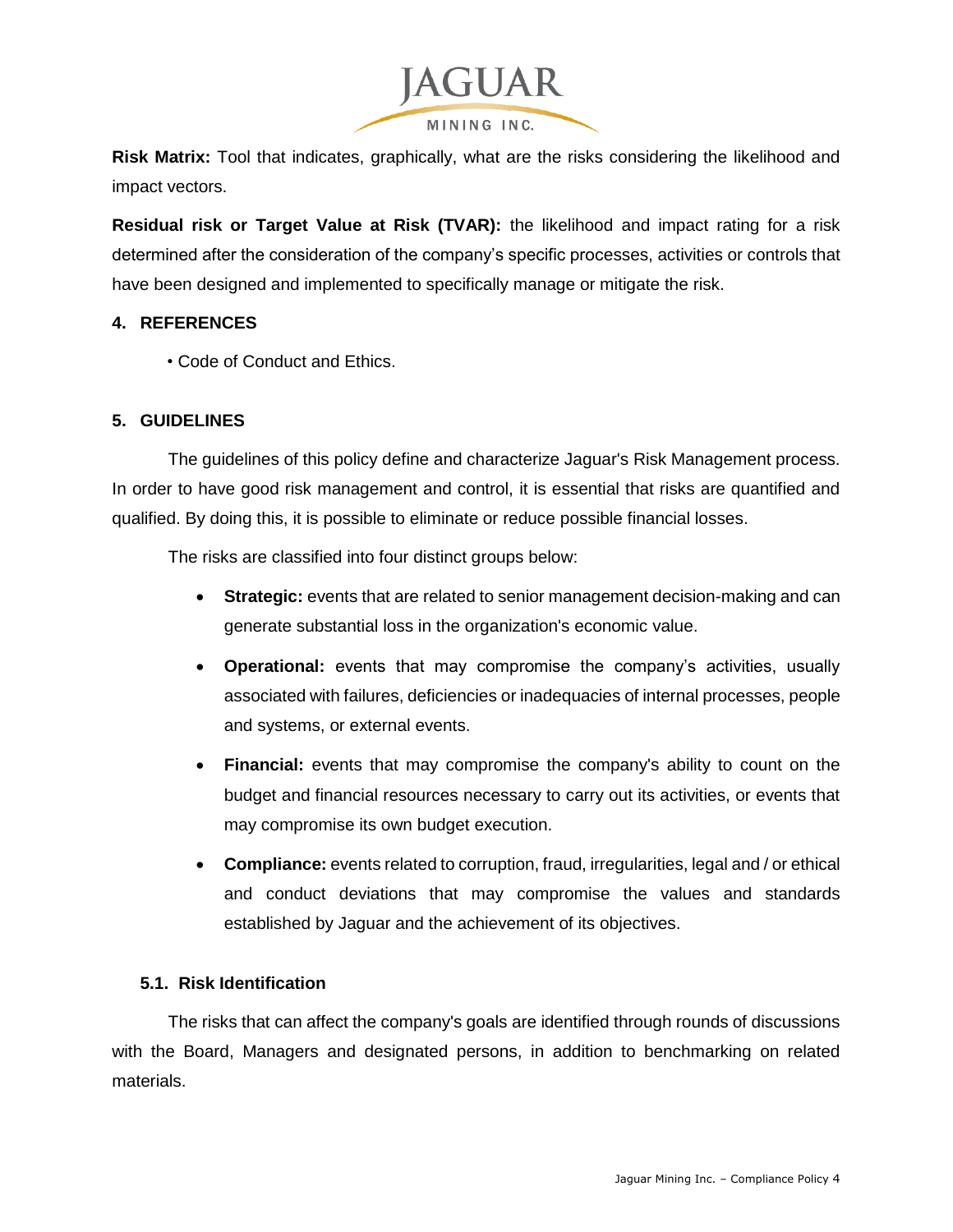

#### <span id="page-4-0"></span>**5.2. Risk Assessment**

The identified risks are consolidated and subsequently evaluated according to the impact and likelihood (classified in the "Risk Assessment Criteria"), in addition to degree of maturity of controls.

The Likelihood and Impact criteria considers several drivers to help management assess the possibility of a risk occurring over a predefined period. The drivers can be considered either separately or in groups to help management assess the likelihood of risk materialization in the organization. Its use should be applied according to the risk being assessed.

#### <span id="page-4-1"></span>**5.3. Risk Matrix**

The Risk Matrix is used during the risk assessment to define various levels of risk as a product of the categories of likelihood and impact of damage. The matrix increases the visibility of risks and assists in making management decisions.



#### <span id="page-4-2"></span>**5.4. Risk Treatment**

- Avoid: It aims to eliminate the root cause of the risk, implementing actions to bring the risk probability to zero.
- **Treat / mitigate:** Seeks to reduce the probability of occurrence or the impact of a risk to a level below the acceptable limit.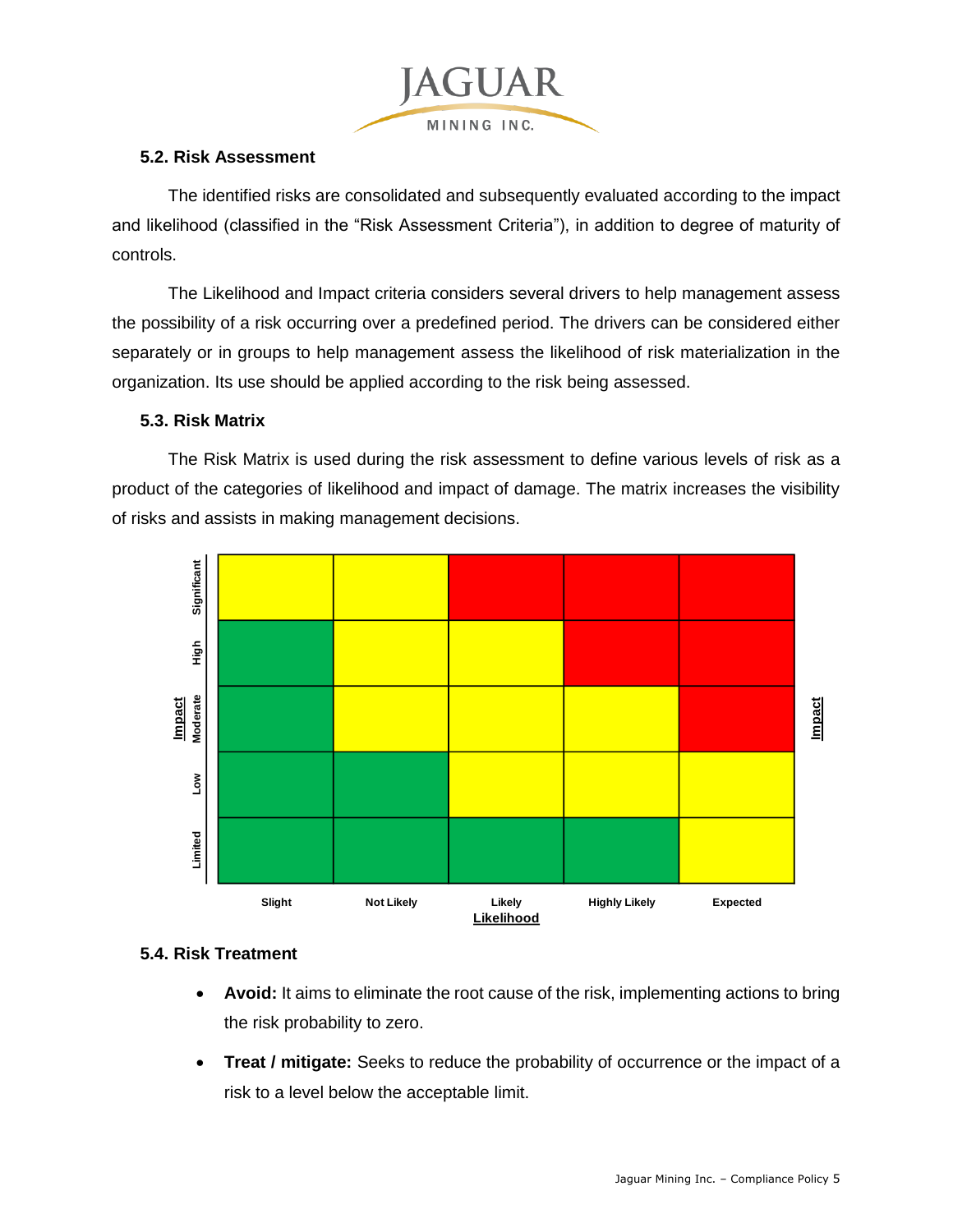

- **Transfer / share:** Activities that aim to reduce the impact and / or the likelihood of risk occurring through transfer or, in some cases, sharing part of the risk (gives the other party responsibility for its management).
- **Accept:** In cases where the probability of occurrence and impact are low or nothing can be done, the company can simply accept the risks.



#### <span id="page-5-0"></span>**5.5. Risk Communication**

The areas update the status of the actions for monitoring the risks identified quarterly.

Risk mitigation actions reported quarterly to the Audit and Risks Committee by the Audit, Risk and Compliance area.

#### <span id="page-5-1"></span>**6. RESPONSABILITIES**

#### **i. Board of Directors**

<span id="page-5-2"></span>Responsible for this policy and appointed the Audit, Risks and Compliance manager to oversee the administrations of this policy and report directly to Audit and Risk Committee.

#### **ii. Audit and Risks Committee**

<span id="page-5-3"></span>Evaluate and monitor Jaguar's risk exposure, deliberating on recommendations prepared by Managers and Audit, Risks and Compliance area and subsidizing resources for implementation of effective internal controls and risk mitigation strategies.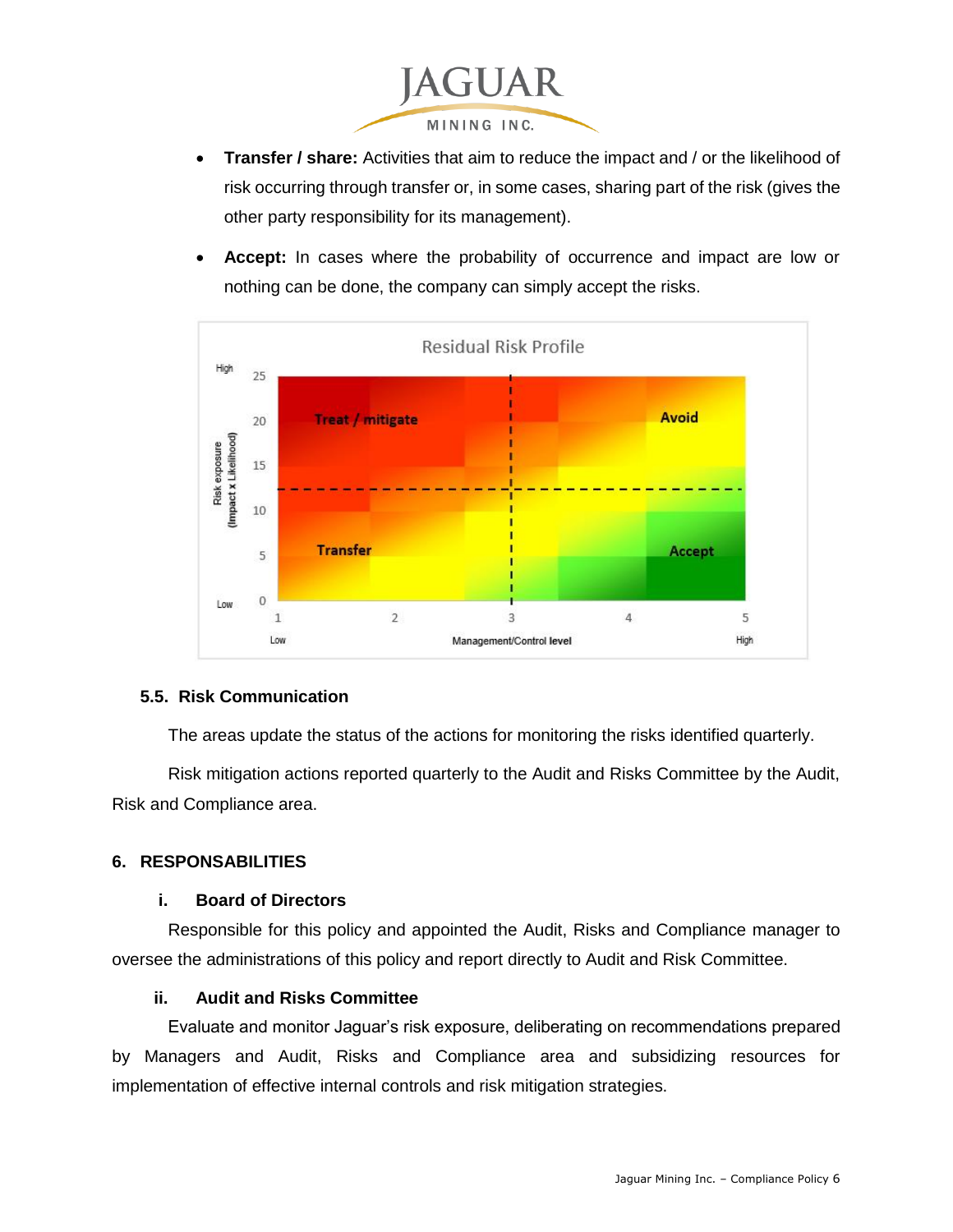

#### **iii. Managers**

<span id="page-6-0"></span>Ensure the implementation of action plans for risk mitigation and be proactive in identify risks, always communicating them to Audit, Risks and Compliance area.

#### **iv. Audit, Risks and Compliance Area**

<span id="page-6-1"></span>Ensure the implementation of the methodology defined for the management and mitigation of risks identified at Jaguar;

Identify, evaluate, communicate and monitor actions to mitigate strategic, operational, finance and compliance risks;

Report to the Audit Committee and Risks the results of the strategic, operational, finance and compliance risk assessments.

#### **Roles and attributions of the governance model in the three lines of defense**

The three lines of defense model brings several corporate functions and teams, including governance structures and agents, allowing control of identified risks. Jaguar follows this model considering that:

**First line of defense:** carried out by managers and those directly responsible for the processes: it includes the functions they manage and have responsibility for the risks;

**Second line of defense:** carried out by corporate risk management, compliance or other control practices, for example, and which includes the functions that monitor the integrated view of risks;

**Third line of defense:** performed by internal audit: provides independent assessments through the monitoring of internal controls.